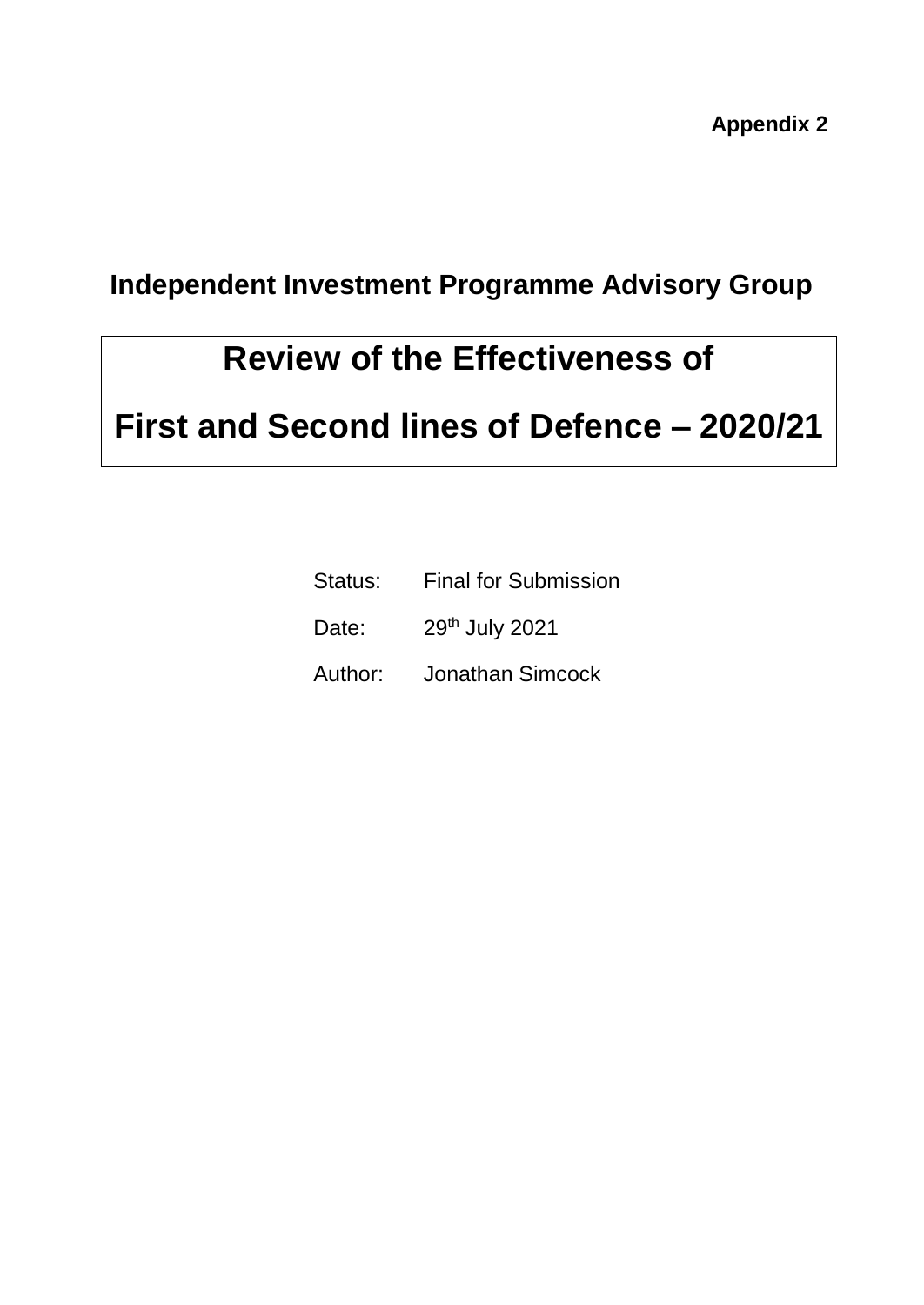### **1. EXECUTIVE SUMMARY**

This short report assesses the progress made against the recommendations that we made last year. It is not easy, in such an unusual year, to draw firm conclusions, but we do think we can detect progress in the impact of first and second lines of assurance. The tighter financial situation, in itself, inevitably increases the attention paid to project scrutiny.

We are, however, sure that there is more to do to strengthen the first line of defence. This is not a reflection on the quality of people involved, but is a result of the weaknesses in definition and deployment of project processes that we have reported on in other cross-cutting reviews. The various cross-TfL improvement initiatives provide the opportunity to address some of these process and system weaknesses.

The Project Assurance (second line of defence) team is stronger than it was, although it is losing key individuals, the replacement of whom will determine whether this improvement is sustained.

### **2. INTRODUCTION**

As in many large organisations, Transport for London deploys a 'Three Lines of Defence' Assurance Model on its Investment Programme. The **first line of defence** is undertaken by those who own and manage the risk. For investment projects this means the sponsors, project managers and functional specialists who run the projects, supported by the Programme Management Office (PMO), and the senior managers to whom they report. The purpose of the **second line of defence** is to provide objective assurance from outside of the line. For investment projects the main provider of the second line is the Project Assurance team. The **third line of defence** for investment projects is mainly provided by the Independent Investment Programme Advisory Group (IIPAG).

IIPAG is required to provide regular advice on the performance of the first and second lines of defence. This year we undertook a deep review into the adequacy of the first and second lines of defence in the Crossrail Programme.<sup>1</sup> For the rest of TfL we have decided to provide a lighter touch assessment by revisiting progress made on the findings and recommendations we made last year.

l <sup>1</sup> The IIPAG review of Crossrail Assurance was considered at the March 2021 Elizabeth Line Committee.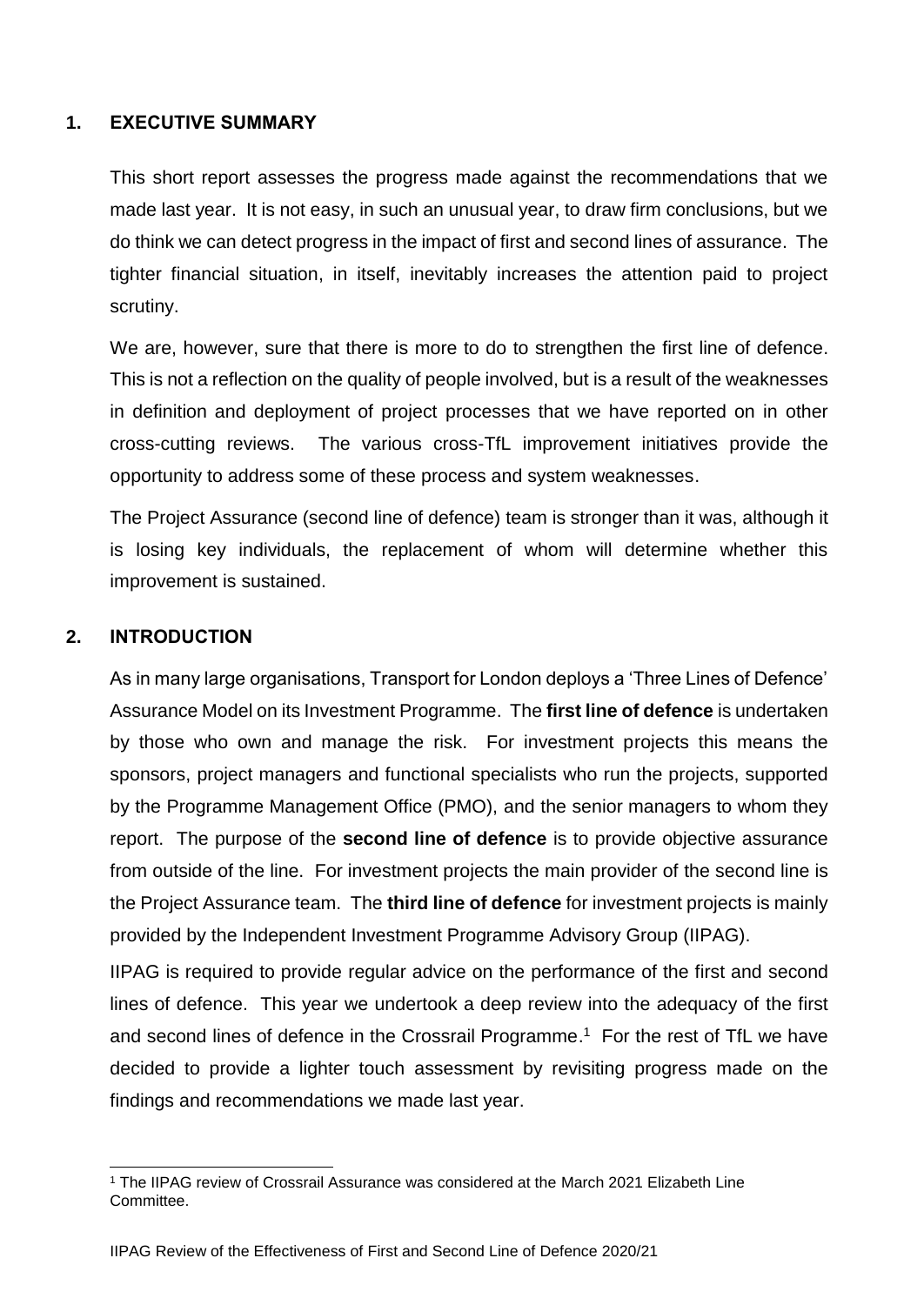### **3. OUR FINDINGS**

The ultimate aim of Project Assurance is better founded and more successful projects. 2020/21 was such an unusual year that it is hard to draw firm conclusions. But our sense is that although we still see projects which exceed their original costs and schedules, fewer unsound projects have been initiated and some troubled projects have been abandoned or paused for reconsideration. We also think that *value for money* is receiving more structured attention than it did. That said, we still see projects which have progressed without sufficient strategic consideration, and others with inadequate provision for risk. Instances of legal challenge to procurement decisions also raise assurance questions. A business case, and the first line assurance surrounding it, sometimes seems to us to be a vehicle for approving a predetermined decision, rather than presenting decision makers with informed optionality.

#### **First Line of Defence**

We have again reflected that we regularly encounter excellent staff in the first line of defence. The need to address stretched resources in some skill areas regularly appears in our assurance reports but, when adequate resource is applied, we believe that the sponsors, project managers and functional specialists running TfL's projects are, by and large, up to the task.

In any organisation, first line assurance works best when it works through clear, wellestablished and well-understood project initiation and delivery processes. Last year we were critical about the lack of consistency in areas such as cost estimating, and risk and contingency provision. We encouraged the organisation to drive towards common, highquality processes, methodologies and tools that can become simply 'the TfL way'. Since then, we have gained a fuller understanding of the blockers to applying common process through our review of the PMO. $2$ 

An important conclusion of that review was that some of the underpinning fundamentals for good project control and assurance are weak or inconsistent. These include clarity on the project, programme and portfolio hierarchy, and the definition and tracking of approvals and baselines. This impacts the control and reporting of projects and inevitably weakens assurance. A related challenge is that some project processes were designed for large projects and are over-burdensome for the rest. We do not think that

l <sup>2</sup> The IIPAG review of the PMO was considered at the May 2021 Programmes and Investment Committee.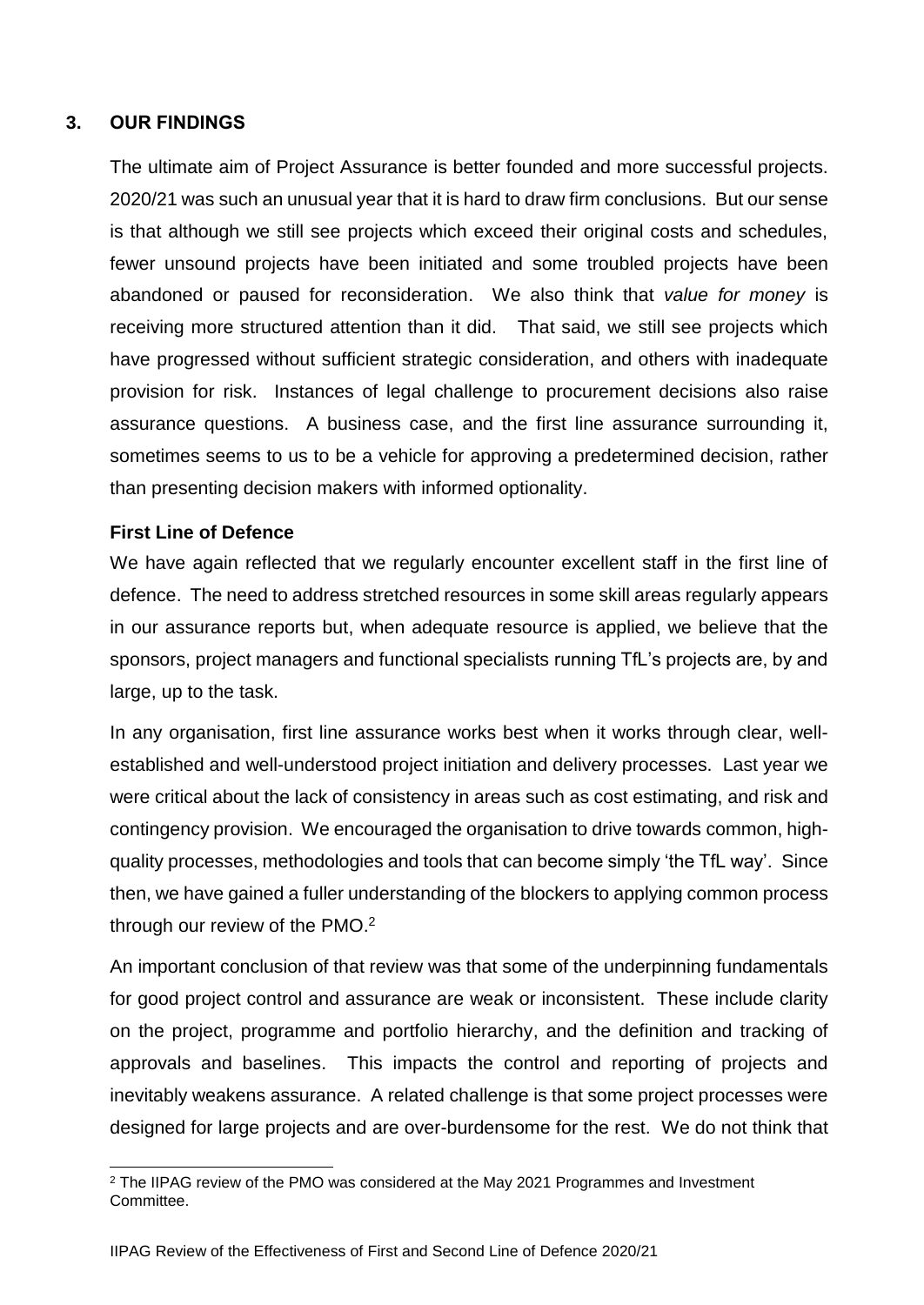first line assurance will be as effective as it could be until these underlying issues are addressed.

Last year we also highlighted the importance of assurance planning. We were keen to see some simplification of the rather complicated financial, commercial and project approval processes, since each of these requires its own assurance and the overall picture becomes very complex. We advocated that each project has an integrated assurance plan which includes commercial, financial and technical approvals as well as project gates. We do not believe that the organisation has turned the corner on this yet.

We do think that these challenges are recognised. Since our last report, two crossbusiness improvement groups, known as the Capital Delivery Improvement Group (CDIG) and the Capital Investment Improvement Group (CIIG) have begun to grip some of these issues. The Capital Efficiency initiative may help too. We are looking forward to seeing progress from each of these.

An indication that there is more to do in the first line of defence is that so much is still picked up in the second line.

#### **Second line of Defence**

In our review last year we were complimentary about the Project Assurance team's grip on the status of the investment portfolio, and thought that the (then relatively new) Head of Project Assurance brought sound judgement to which issues should be escalated and how. We encouraged her to continue to add more weight and credibility to her team, and to deploy external advisors more purposefully.

We are pleased with the progress that has been made to strengthen the team of Assurance Review Managers, including through some short-term broadening assignments from around the organisation. We detect the team being more challenging about deliverability and risk, which is the key to effective second line assurance. We have been particularly impressed with the new subject matter experts both of whom have brought a new level of constructive challenge. It is a shame that the commercial expert is shortly to leave the organisation. It is important the replacement is someone of equal strength.

So overall, we are pleased with the progress that has been made in the Project Assurance team, and we encourage more of the same. We still advocate, for example,